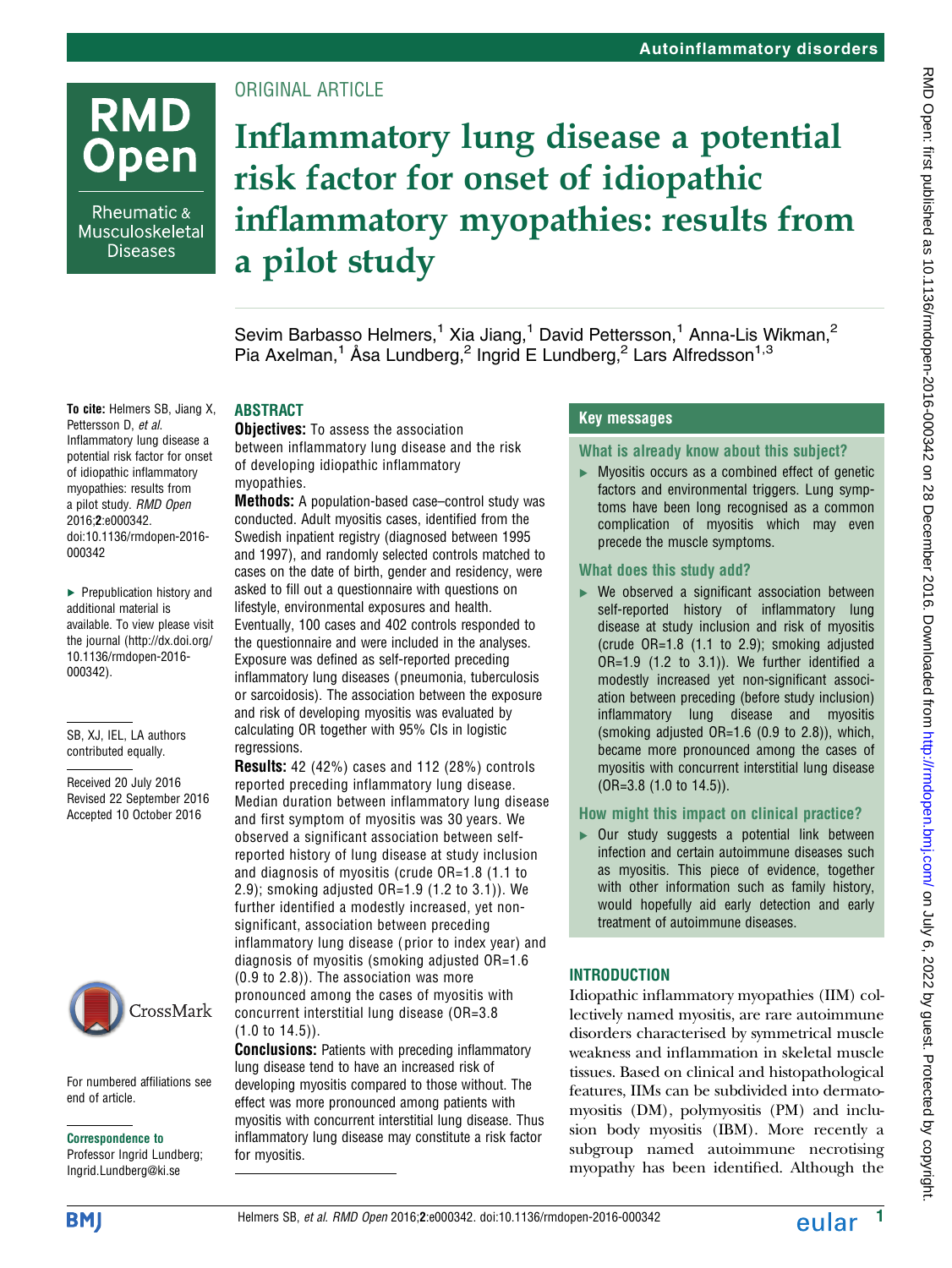aetiology remains unclear, several lines of evidence have indicated that myositis occurs as a combined effect of genetic and environmental factors. HLA-DRB1\*0301 has been identified as the strongest genetic risk factor, $\frac{1}{1}$  with a most pronounced effect in anti-Jo-1 positive myositis.<sup>[2](#page-5-0)</sup> Ultraviolet light exposure and deficient vitamin D levels are established environmental risk factors.<sup>3</sup> <sup>4</sup> Smoking increases risk of anti-Jo-1 positive myositis and seems to interact with DRB1\*0301 genotype in anti-Jo-1 positive myositis[.2](#page-5-0) Studies have suggested preceding infections, in particular infections in the lung, as an additional risk factor but with no convincing results.<sup>5  $6$ </sup> Lung symptoms have commonly been observed among patients with myositis and may precede the muscle symptoms[.7](#page-5-0) Interstitial lung disease (ILD) has been found in up to 78% of patients with PM and DM but less frequently in IBM.<sup>[8](#page-5-0)</sup> Pneumonia, tuberculosis and sarcoidosis have been reported to be over-represented in patients with rheumatic disorders including myositis.<sup>9</sup>

Based on these findings, we hypothesised that a preceding lung disease could confer a risk to develop myositis. We aimed to investigate the association between preceding inflammatory lung diseases (including pneumonia, tuberculosis and sarcoidosis) and risk to develop myositis using a nationwide population-based case–control study involving patients with adult onset myositis and randomly selected controls in Sweden. As many patients from the investigated patient population were deceased we also estimated the mortality rate.

#### MATERIAL AND METHODS Design and study population

This is a nationwide population-based case–control study with patients with myositis diagnosed between 1995 and 1997 in Sweden. The patients were identified through the Swedish National Inpatient Register (IPR), which covers information on discharges from inpatient care in Sweden since 1987. This register includes data on primary and secondary discharge diagnosis, based on codes according to the International Classification of Diseases (ICD) V.9 (valid from 1987 to 1996) and V.10 (valid from 1997). Cases were defined by having had ICD-9 code 710E (PM) or 710D (DM) or having had ICD-10 code M331 (DM) or M332 (PM) as primary or secondary diagnosis. The myositis diagnosis from the IPR was further verified by scrutinising the patient records.[10](#page-5-0) ILD was identified from patient records based on chest X-ray and pulmonary function tests.

The controls were identified from the National population register in Sweden which contains information on Swedish residents' dates of birth, death and residency. For each case six controls were randomly selected matched by date of birth, gender and residential area of the case. Each participant was invited to answer a questionnaire. The Ethics Committee of Karolinska University Hospital approved the study.

#### Information on inflammatory lung disease and other exposures

Information on lifestyle, environmental exposures and disease history was collected between 1999 and 2002 through a questionnaire sent to the cases and controls and returned by regular mail. Unanswered or incompletely answered questionnaires were completed by mail or by telephone with assistance of trained personnel not connected to the individual clinics. The questionnaire was based on questions that have been previously used in a large epidemiological study (the EIRA case–control study<sup>11</sup>), contained a wide spectrum of questions covering extensive areas such as demographic factors, symptoms at onset of myositis, family history of diseases, own medical history, smoking habits and snuff habits, vaccinations, pets, sun exposure, reproductive variables, occupational history, etc (original questionnaire in Swedish were attached as appendix 1a and 1b).

For each case the year when the first symptoms of myositis were reported was defined as the index year, and the same index year was used for the corresponding controls. There were three cases with no information reported on the time when first symptoms occurred, therefore the year at diagnosis was used as the index year. In this report we focused on the following questions regarding disease history: "Do you have, or have you had the following diseases?" The answer alternatives were; "yes", "no"; and "if yes, which year?" The diseases included in the questionnaire were: pneumonia, tuberculosis, sarcoidosis, hepatitis, gastric ulcer, measles, mumps, rubella, inflammatory bowel disease, diabetes and psoriasis. Previous inflammatory lung disease was defined by reported occurrence of pneumonia, tuberculosis or sarcoidosis at least 1 year before the index year.

#### Statistical analysis

We calculated ORs for the association between reported inflammatory lung disease and myositis, with 95% CIs by means of conditional logistic regressions. The analyses were further adjusted for ever-smoking. Sensitivity analysis excluding patients with IBM and sarcoidosis exposure was performed. ORs were also calculated for the association between ILD at myositis diagnosis and reported history of inflammatory lung disease. For validation of myositis diagnosis, the positive predictive value (PPV) was assessed by comparing registered diagnoses in the IPR with information in patient medical records. For assessment of age and gender standardised mortality ratio (SMR), information on mortality among the general population aged 15–89 years by 5-year intervals and gender was gathered from Statistics Sweden. The SMR was obtained by dividing the observed number of deaths among the patients with myositis with the expected number of deaths if they would have the same mortality as the general population. The SAS software package V.9.2 (SAS Institute, Cary, North Carolina, USA) was used for all analyses.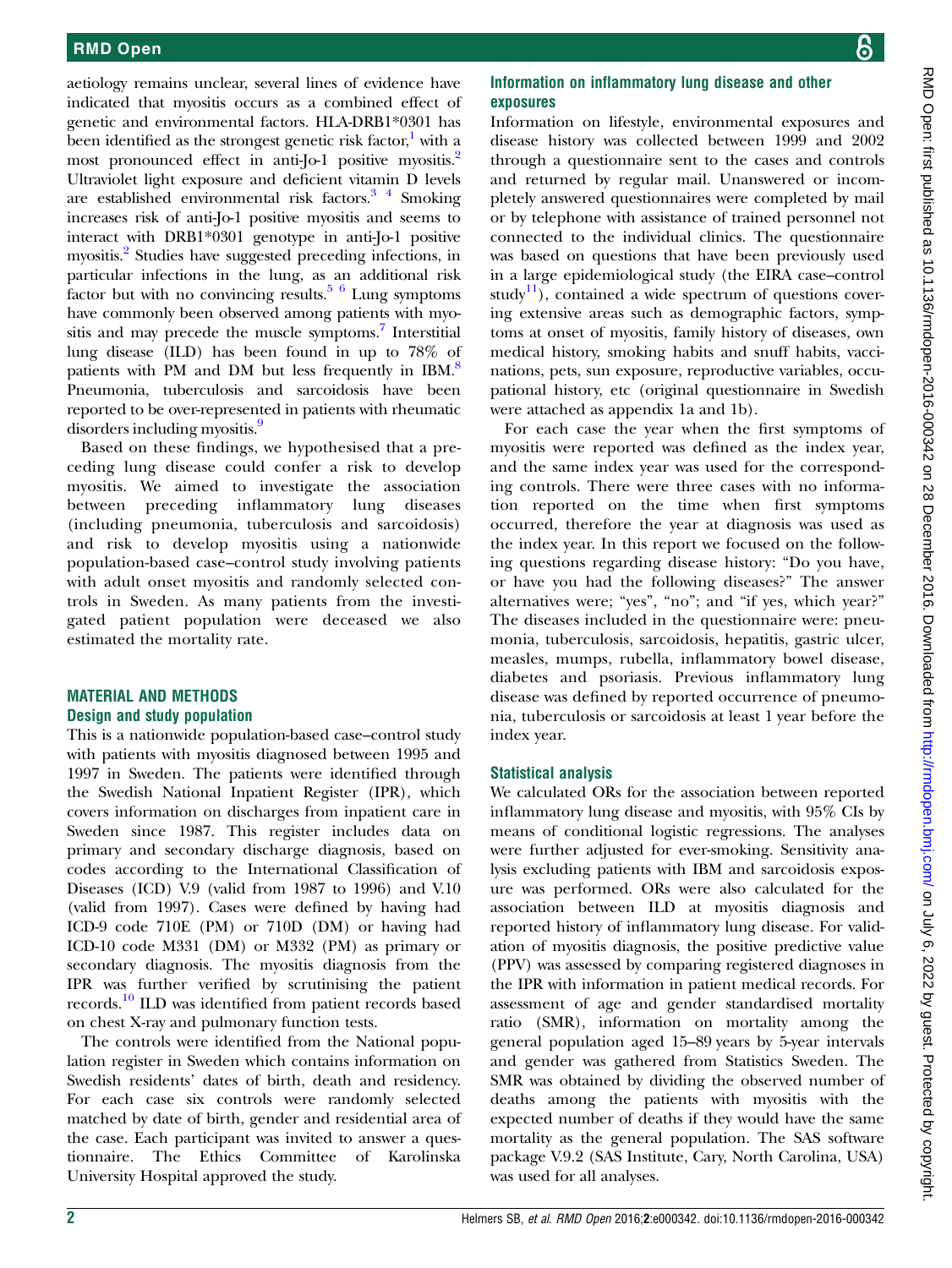#### RESULTS Validation of the IPR

Based on the ICD codes we identified a total of 214 patients with myositis from the IPR (see online [supplementary](http://dx.doi.org/10.1136/rmdopen-2016-000342) figure 1). To verify the diagnosis, we managed to retrieve medical records from 158 (74%) of the cases. Twenty-four cases were found to have wrong diagnosis, resulting in a PPV of 85%.

#### Case–control study

#### **Cases**

Of the overall 214 cases, 24 cases were excluded due to wrong diagnosis, 11 cases were excluded due to an established diagnosis before the study period; of the remaining 179 cases fulfilling the inclusion criteria, 49 (27%) cases were deceased at the time of data collection (33 women and 16 men, median age at diagnosis 72, range 25–86 years) (see online [supplementary](http://dx.doi.org/10.1136/rmdopen-2016-000342) figure 1). We were not able to contact two cases (both PM, one male and one female). The remaining 128 cases (76 women and 52 men) received the questionnaire, and 100 cases returned the questionnaire (59 women and 41 men) (table 1), giving a response proportion of 78%.

#### **Controls**

For each of the 128 cases, 6 controls were randomly sampled. For 17 cases additional controls were sampled due to insufficient control response. Of the total 808 selected controls (467 women and 341 men), 17 were deceased and 503 (316 women and 187 men) returned the questionnaire, giving a response proportion of 64% (see online [supplementary](http://dx.doi.org/10.1136/rmdopen-2016-000342) figure 1).

This report comprises data from the 100 cases and their correspondingly matched 402 controls who responded to the questionnaire (table 1). All 100 cases had minimum one matched control; 99 had at least two, 93 had three, 72 had four, 32 had five and 8 cases had six matched controls.

#### Verification of diagnosis

Diagnosis of myositis was verified by review of medical records, which were retrieved from 77 (77%) of the 100 cases that were included in the analysis. For some cases information was incomplete concerning the results of diagnostic procedures, for example, the

| <b>Table 1</b> Demographic data on cases and controls<br>included in the matched analysis |              |                 |  |  |  |
|-------------------------------------------------------------------------------------------|--------------|-----------------|--|--|--|
|                                                                                           | Cases        | <b>Controls</b> |  |  |  |
| N(% )                                                                                     | 100 (100)    | 402 (100)       |  |  |  |
| Age, median (range)                                                                       |              |                 |  |  |  |
| At inclusion                                                                              | 59 (22 - 88) | $60.5(25 - 90)$ |  |  |  |
| At diagnosis                                                                              | 56 (18-84)   | 245 (61)        |  |  |  |
| At index                                                                                  | 55 (18-83)   | 157 (39)        |  |  |  |
| Women (%)                                                                                 | 59 (59)      |                 |  |  |  |
| Men $(\%)$                                                                                | 41 (41)      |                 |  |  |  |

report from the muscle biopsy or EMG could be missing. Despite this missing data, 28 patients fulfilled diagnostic criteria for definitive, 25 for probable and 11 for possible PM or DM (10). Five patients had been diagnosed with IBM. In the remaining eight cases, information was incomplete for diagnostic verification according to the criteria (10).

#### Association between inflammatory lung disease and myositis

#### Inflammatory lung disease at study inclusion

The matched analysis suggested a significant association between reported history of lung disease and diagnosis of myositis (OR=1.8, 95% CI 1.1 to 2.9). After additional adjustment for smoking, the OR increased to 1.9 (95% CI 1.2 to 3.1) ( $p=0.006$ ).

#### Inflammatory lung disease before index year

The median duration from index year to diagnosis was 1 year, and to inclusion in the study 4 years. The number of cases and controls that reported inflammatory lung disease was 42 (42%) and 112 (28%), respectively (table 2). The incident year of inflammatory lung disease was reported by 30 (71%) cases and 82 (73%) controls. Of these, 22 (73%) cases and 69 (84%) controls had been exposed to lung disease before the index year. The median duration between exposure and index year was 30 and 24.5 years, respectively, for cases and controls. A suggestive yet non-significant association between lung disease before index year and myositis risk was observed (OR=1.5, 95% CI 0.9 to 2.6). After

| <b>Table 2</b> History of inflammatory lung disease among |
|-----------------------------------------------------------|
| cases and controls                                        |

|                                                                         | Cases     | <b>Controls</b> |  |  |  |
|-------------------------------------------------------------------------|-----------|-----------------|--|--|--|
| Total, $n$ $(\%)$                                                       | 100 (100) | 402 (100)       |  |  |  |
| No reported inflammatory lung                                           | 58 (58)   | 290 (72)        |  |  |  |
| disease, $n$ $(\%)$                                                     |           |                 |  |  |  |
| Reported inflammatory lung                                              | 42 (42)   | 112 (28)        |  |  |  |
| disease at study inclusion, $n$ (%)                                     |           |                 |  |  |  |
| Pneumonia*                                                              | 35(35)    | 106 (26)        |  |  |  |
| Tuberculosis*                                                           | 5(5)      | 12(3)           |  |  |  |
| Sarcoidosis                                                             | 3(3)      | 1(0)            |  |  |  |
| Reported inflammatory lung                                              | 22 (22)   | 69 (17)         |  |  |  |
| disease before index year, $n$ (%) $\dagger$                            |           |                 |  |  |  |
| Pneumonia‡                                                              | 18 (18)   | 62 (15)         |  |  |  |
| Tuberculosis‡                                                           | 3(3)      | 10(2)           |  |  |  |
| Sarcoidosis                                                             | 1(1)      | 1(0)            |  |  |  |
| Reported inflammatory lung                                              | 8(8)      | 13(3)           |  |  |  |
| disease after or at index year,                                         |           |                 |  |  |  |
| $n$ (%) $\dagger$                                                       |           |                 |  |  |  |
| *One case and six controls reported both pneumonia and<br>tuberculosis. |           |                 |  |  |  |
| †Numbers does not add up since 12 cases (29%) and 30 controls           |           |                 |  |  |  |
| (27%) that had reported inflammatory lung disease did not report        |           |                 |  |  |  |

(27%) that had reported inflammatory lung disease did not report incidence year.

‡One case and six controls reported both pneumonia and tuberculosis.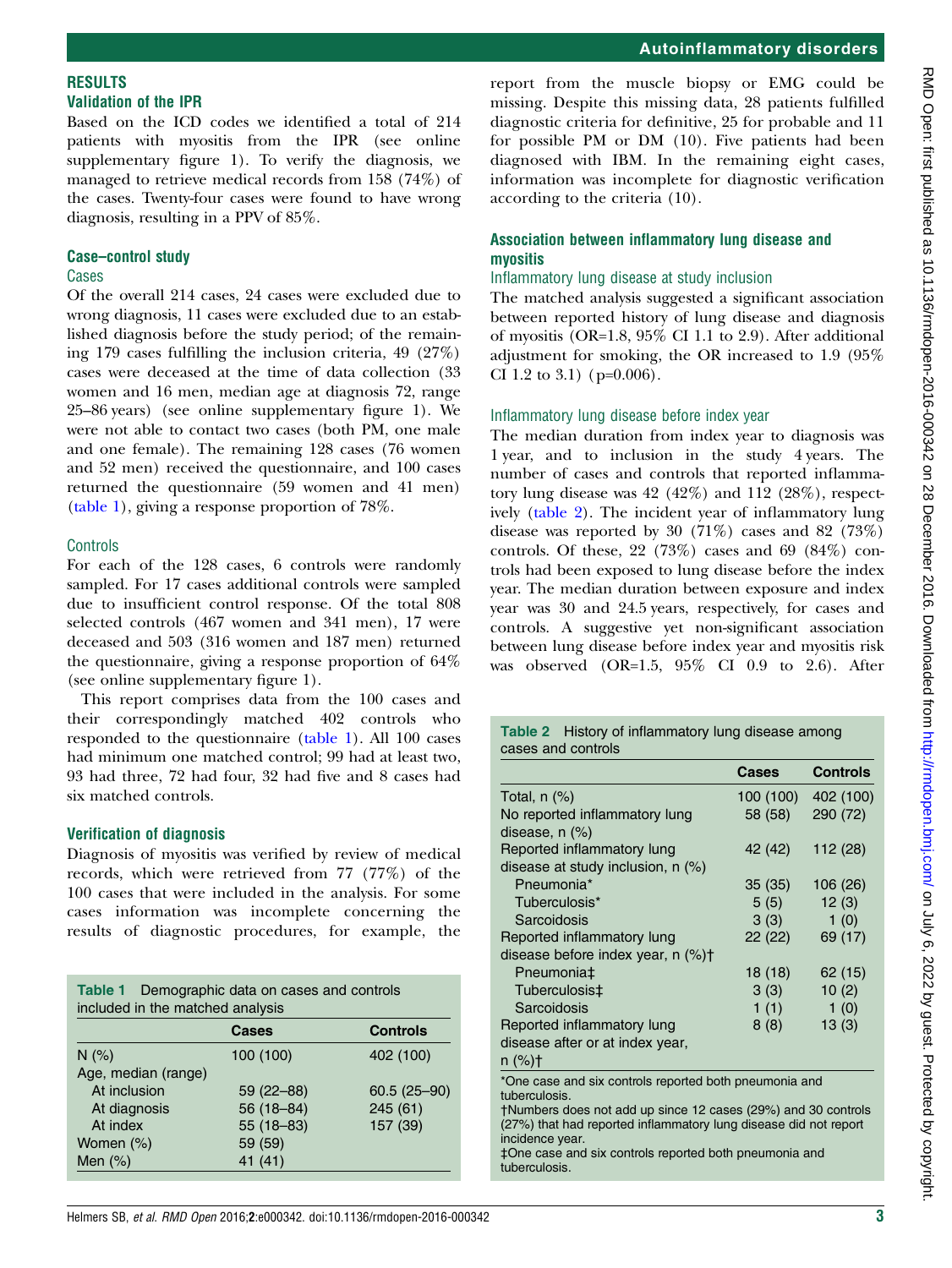adjustment for ever-smoking, the OR increased slightly to 1.6 (95% CI 0.9 to 2.8) (p=0.09). Excluding patients with IBM and sarcoidosis did not noticeably alter the OR (1.6 (0.9 to 2.8), p=0.12 and 1.5 (0.9 to 2.7), p=0.13 respectively).

No significant associations were found between myositis and exposure to hepatitis, gastric ulcer, measles, mumps, rubella, inflammatory bowel disease, diabetes or psoriasis before index year.

#### Interstitial lung disease

We further investigated the frequency of ILD at the time of myositis diagnosis among the cases. Medical records were available for 77 cases, in which four cases had no information on lung involvement. The ILD status of cases (n=73) and their corresponding reports for occurrence of lung disease reported at study inclusion and before index year is presented in table 3. Overall recorded signs of ILD were found in 16% of the cases. In most cases we had only access to results from chest radiography instead of high-resolution computerised scans of the lungs or pulmonary function tests, why we might miss milder cases with ILD. A strong association was observed between myositis with concurrent ILD and reported lung disease both at study inclusion (OR=5.32, 95% CI 1.3 to 21.7) and before index year (OR=3.8, 95% CI 1.0 to 14.5) (table 3). Analysis regarding ILD and ever smoker status showed no significant association (OR=1.35, 95% CI 0.4 to 4.7).

## ள்

#### **Mortality**

The overall mortality among the myositis cases from year 1995 up to year 1999 was 27% (49/179). For 44 (90%) of the deceased cases, the age at time of diagnosis ranged between 50 and 89 years, while the remaining 5 (10%) cases were diagnosed between the age 25 and 49 years. The myositis cases had an overall 7.1-fold (95% CI 5.1 to 9.0) age and gender-standardised risk of death, as compared with the general population. When dissecting the mortality ratio for different age categories, we observed that the SMR was 28 for cases diagnosed between 15 and 49 years, while it was 6.5 for cases diagnosed between 50 and 89 years.

#### **DISCUSSION**

We conducted a pilot study comprised of 100 cases of myositis and 402 controls, and identified a link between inflammatory lung disease and myositis risk. Our results suggest that individuals with previous inflammatory lung disease had 60% higher risk of developing myositis compared to those without. In particular patients with myositis and a concurrent ILD had a higher reported history of a preceding lung disease.

Several limitations need to be acknowledged. The myositis population in our study was identified from the inpatient register, thus it is likely that milder cases of myositis who have not been hospitalised during their first 3 years after diagnosis could have been missed. The validity of our patient population was supported by high

|                       | <b>ILD</b>                                 | associations with reported occurrence of inflammatory lung disease and smoking |                              |         |  |  |  |
|-----------------------|--------------------------------------------|--------------------------------------------------------------------------------|------------------------------|---------|--|--|--|
|                       | Yes, $n$ $%$                               | No, n (%)                                                                      | OR (95 CI)                   | p Value |  |  |  |
| Total                 | 12(16)                                     | 61 (84)                                                                        |                              |         |  |  |  |
|                       | Exposed to lung disease at study inclusion |                                                                                |                              |         |  |  |  |
| No                    | 3(25)                                      | 39(64)                                                                         | Reference                    |         |  |  |  |
| <b>Yes</b>            | $9*(75)$                                   | $22+$ (36)                                                                     | $5.3(1.3 \text{ to } 21.7)$  | 0.02    |  |  |  |
| Excluding IBM cases‡  |                                            |                                                                                |                              |         |  |  |  |
| <b>No</b>             | 3(25)                                      | 36(66)                                                                         | Reference                    |         |  |  |  |
| <b>Yes</b>            | $9*(75)$                                   | $18\S(33)$                                                                     | 6.0 (1.4 to 24.9)            | 0.01    |  |  |  |
|                       | Exposed to lung disease before index year  |                                                                                |                              |         |  |  |  |
| No                    | 5 (45)                                     | 41 (76)                                                                        |                              |         |  |  |  |
| <b>Yes</b>            | $6\P(55)$                                  | $13**$ (24)                                                                    | $3.8(1.0 \text{ to } 14.5)$  | 0.05    |  |  |  |
| Excluding IBM cases†† |                                            |                                                                                |                              |         |  |  |  |
| No.                   | 5(45)                                      | 41 (80)                                                                        | Reference                    |         |  |  |  |
| Yes                   | $6\P(55)$                                  | $10 \ddagger \ddagger (20)$                                                    | 4.9 $(1.2 \text{ to } 19.4)$ | 0.02    |  |  |  |
| Ever smoker           |                                            |                                                                                |                              |         |  |  |  |
| No.                   | 6(50)                                      | 35(57)                                                                         | Reference                    |         |  |  |  |
| <b>Yes</b>            | 6(50)                                      | 26(43)                                                                         | 1.3 $(0.4 \text{ to } 4.7)$  | 0.64    |  |  |  |

Table 3 ILD status at diagnosis of the cases with available information on lung disease in patient chart reviews (n=73) and

\*Seven cases with pneumonia and two cases with tuberculosis.

†Twenty cases with pneumonia (of which one exposed also to tuberculosis) and two cases with sarcoidosis. ‡Five verified (two with pneumonia) and two suspected (both with pneumonia) IBM cases; all negative for ILD.

§Sixteen patients with pneumonia (including one case exposed also to tuberculosis) and two with sarcoidosis. ¶Four cases with pneumonia and two cases with tuberculosis.

\*\*Eleven patients with pneumonia (including one case exposed also to tuberculosis) and two with sarcoidosis.

††Two verified (with pneumonia) and one suspected (with pneumonia) IBM cases; all negative for ILD.

‡‡Eight patients with pneumonia (including one case exposed also to tuberculosis) and two with sarcoidosis. IBM, inclusion body myositis; ILD, Interstitial lung disease.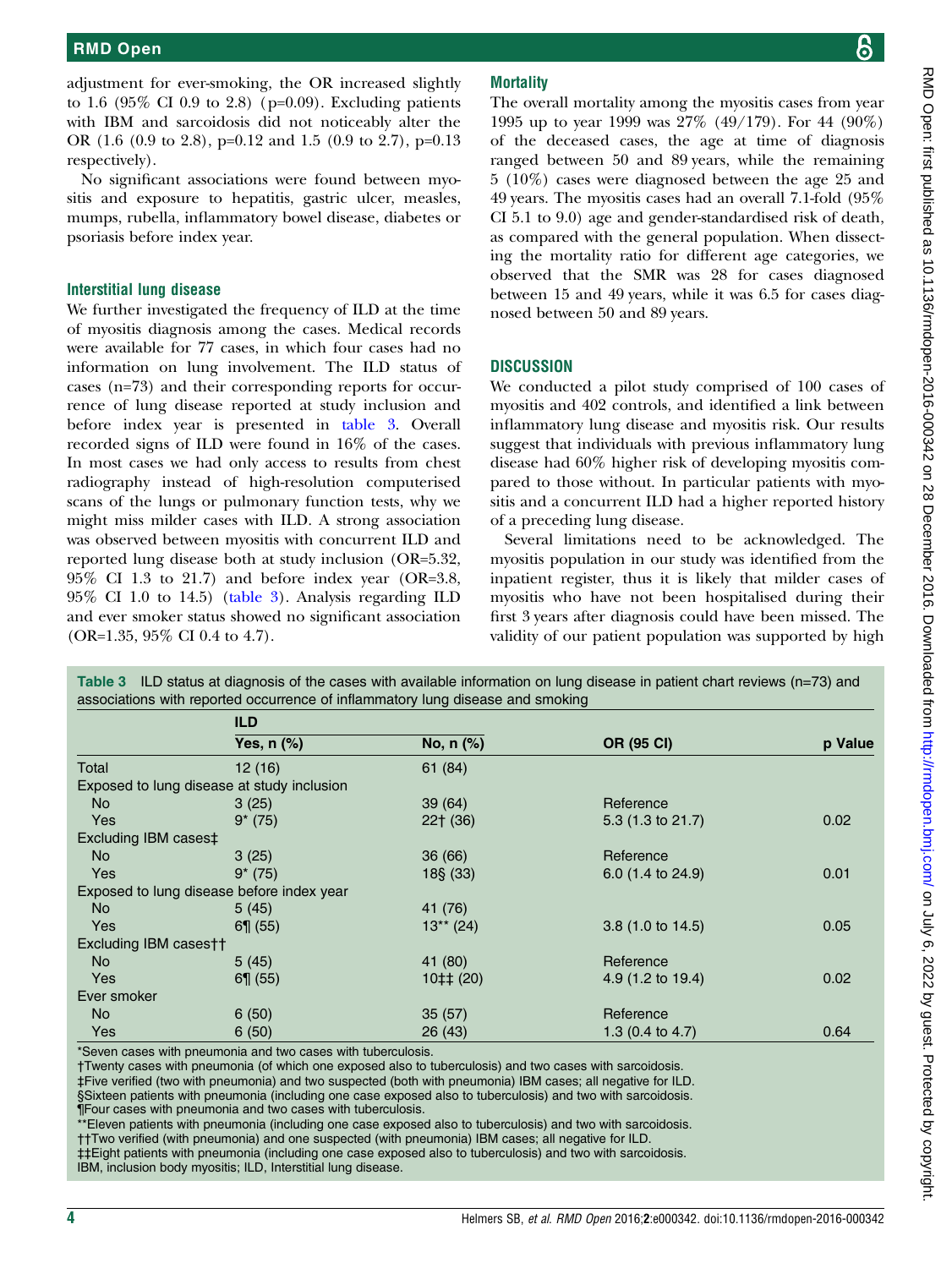PPV which is in line with the corresponding values of other autoimmune diseases in the Swedish IPR. The lack of specific ICD code for IBM, and the inconsistent use of ICD codes for IBM in clinical practice, could explain the identification of five IBM cases in our study when we scrutinised the patient records. However, we consider this problem to be minor because no apparent changes of results were observed after excluding the IBM cases. None of the available biopsy reports suggested a necrotising myopathy. Our case–control study design with retrospective collection of exposures could introduce differential misclassification due to recall bias. However, the risk was reduced to the largest extent by including only recently-diagnosed cases; and information on the incident year of inflammatory lung disease was reported by comparable proportions of cases and controls. Another limitation is that we could not confirm the diagnosis of the preceding lung disease as we did not have access to relevant patient records before myositis diagnosis. Moreover, we also lack information on autoantibody profiles for most patients as the data were collected before many of the myositis specific autoantibodies were known (eg, anti-Jo-1, anti-synthetase antibodies) and no biological samples were collected for autoantibody profiling.

Owing to the observation of a large dropout of myositis cases because of death, a post hoc analysis of mortality among cases was performed. The overall case mortality (27%) in this report is in line with previous studies on myositis cases followed for a similar time period.[12](#page-5-0) The myositis patients had a sevenfold age and gender standardised mortality, even higher than the only hitherto population-based study of mortality among polymyositis and dermatomyositis conducted in Finland.<sup>[13](#page-5-0)</sup> Various factors such as clinical characteristics of the cases, the length of follow-up period, type of recruitment centre, genetic background and even autoantibody profile may influence the mortality, thus complicating comparisons. Respiratory failure, opportunistic infections in lungs and the digestive tract, as well as smoking were reported among common causes of death already within the first years after diagnosis of myositis. It is possible that a significant proportion of the deceased cases in this report had lung disease or were smokers, which might explain the relatively low rate of ILD diagnosis among the final cases as well as the low proportion of smokers (17% cases vs 21% controls).

Pneumonia and tuberculosis have infectious aetiology, whereas the origin of sarcoidosis is unclear. Interestingly, these lung diseases have been reported in combination with rheumatic manifestations which might suggest a common trigger. $89$  There are multiple mechanisms by which host infection by a pathogen can lead to autoimmunity. The pathogen may carry elements that are similar enough in amino acid sequence or structure to self-antigen that the pathogen acts as a self-'mimic'. T or B cells that are activated in response to the pathogen are also cross-reactive to self and further activate of other

arms of the immune system. The pathogen may also lead to disease via epitope spreading. Patients with myositis with lung disease and anti-Jo-1 positivity were reported to be associated with type I interferon (IFN) activity that may lead to the induction of autoimmune disease.<sup> $1415$ </sup> A role for type I IFN in the lung during viral infection and in tuberculosis has been demonstrated. An upregulation of the type I IFN system and modification of host-antigen (s) in genetically predisposed individuals could result in the induction of autoimmune diseases including myo-sitis.<sup>[15](#page-5-0)</sup> The long duration between reported exposures and diagnosis is intriguing, but little is known on the time lapse between triggering of the immune system and the development of an autoimmune diseases. It may well be that the lung disease initiates a process that, together with other factors, after many years, manifests in a diagnosis of myositis. In the case of rheumatoid arthritis convincing data suggest that autoantibodies can be present more than 10 years before disease onset, but little is known when the exposure that leads to production of autoantibodies occur. There are also data to support that conditions during pregnancy may affect risks to develop autoimmune diseases later in life.

In summary, patients with preceding inflammatory lung disease seem to have a modestly increased risk to develop myositis. This may be even more prominent in patients with myositis with an associated ILD. Inflammatory lung disease may thus potentially be a potential risk factor for the onset of inflammatory myopathies, myositis, but a larger study is needed to confirm the data in this pilot study. In such a study we recommend to assess previous lung disease not only by self-reports but also by means of patient records and further to collect biological samples for autoantibody profiling.

#### Author affiliations

<sup>1</sup>Unit of Cardiovascular Epidemiology, Karolinska Institutet, Institute of Environmental Medicine, Stockholm, Sweden

2 Department of Medicine, Rheumatology Unit, Karolinska Institutet, Karolinska University Hospital, Stockholm, Sweden

<sup>3</sup> Centre for Occupational and Environmental Medicine, Stockholm County Council, Stockholm, Sweden

Acknowledgements The authors would like to thank Marie-Louise Serra for selection of the controls.

Contributors SBH, XJ and DP analysed the data, interpreted the results and drafted the manuscript; A-LW, PA and A-JL. interpreted the results and modified the manuscript. IEL and LA are the primary investigators of the EIRA study and provided important supports to carry out the study. All of the authors contributed significantly to the study design, data analysis, interpretation of results and manuscript writing.

Funding This study was supported by grants from the Swedish Research Council K2014-52X-14045-14-3, Sweden, Swedish Rheumatism Association, COMBINE, King Gustaf V 80-year Foundation, Institutet of Environmental Medicine, Theme Inflammation, and "The regional agreement on medical training and clinical research (ALF)" at Karolinska Institutet/Stockholm County Council, and Centre for Research and Development, Uppsala University/ County Council of Gävleborg.

Competing interests None declared.

Patient consent Obtained.